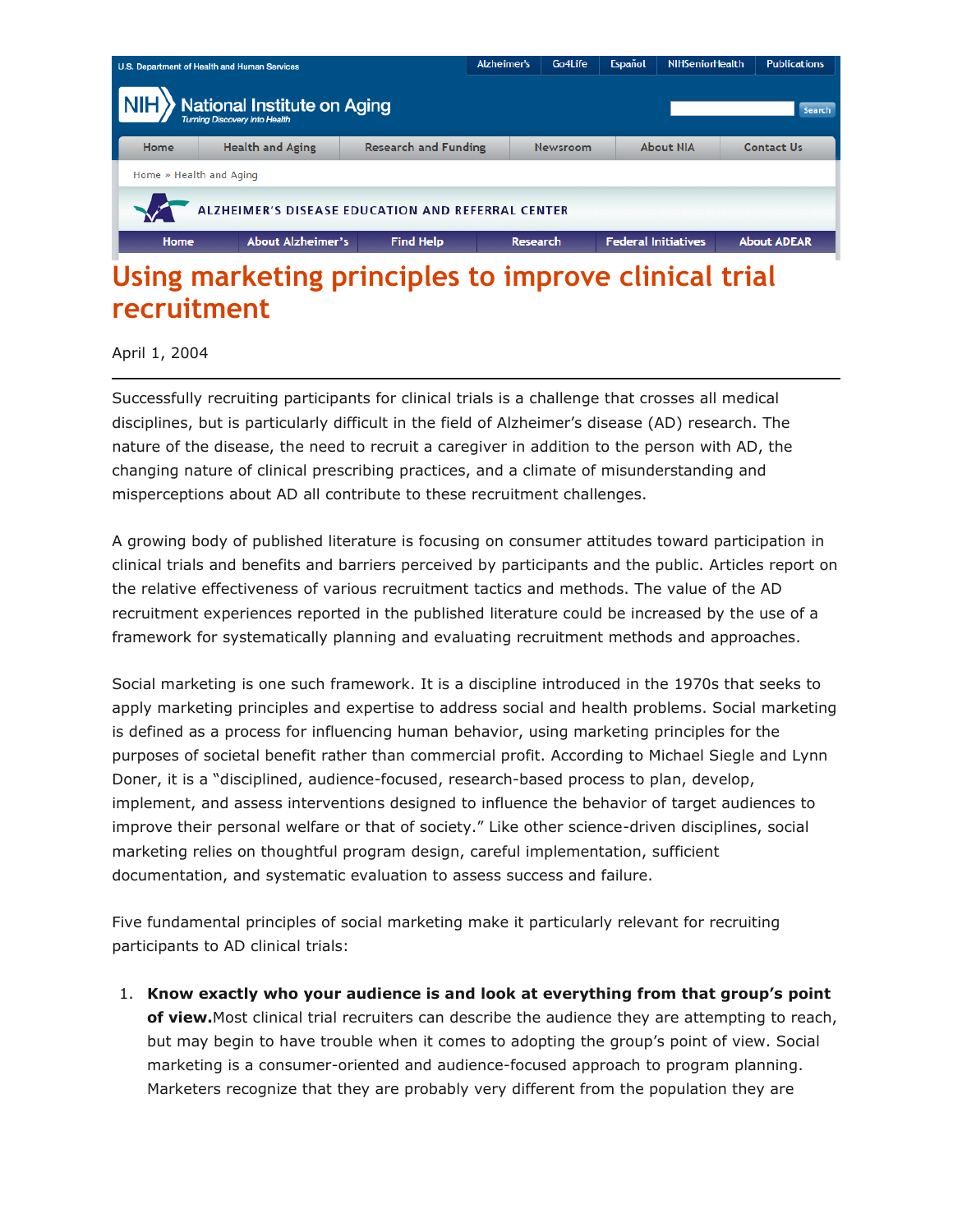| U.S. Department of Health and Human Services                                                              |                          |                             | <b>Alzheimer's</b> | Go4Life         | Español | <b>NIHSeniorHealth</b>     | <b>Publications</b> |  |  |
|-----------------------------------------------------------------------------------------------------------|--------------------------|-----------------------------|--------------------|-----------------|---------|----------------------------|---------------------|--|--|
| <b>NIH</b> National Institute on Aging<br><b>NIH</b> Y <sub>Turning Discovery Into Health</sub><br>Search |                          |                             |                    |                 |         |                            |                     |  |  |
| Home                                                                                                      | <b>Health and Aging</b>  | <b>Research and Funding</b> |                    | <b>Newsroom</b> |         | <b>About NIA</b>           | <b>Contact Us</b>   |  |  |
| Home » Health and Aging                                                                                   |                          |                             |                    |                 |         |                            |                     |  |  |
| ALZHEIMER'S DISEASE EDUCATION AND REFERRAL CENTER                                                         |                          |                             |                    |                 |         |                            |                     |  |  |
| Home                                                                                                      | <b>About Alzheimer's</b> | <b>Find Help</b>            | <b>Research</b>    |                 |         | <b>Federal Initiatives</b> | <b>About ADEAR</b>  |  |  |

seeking to recruit, and they seek to understand the world from their audience's point of view. Understanding the specific internal and external factors of the target audience and how they influence an individual's decision to participate in a clinical trial is a key to successful recruitment.

2. **Be clear about the actions you want your audience to take.** Marketing plans are designed with the end goal—behavior change—in mind. Often this end goal involves a series of steps, decisions, or actions. Commercial purchase decisions, for example, involve the following stages:

awareness, evaluation and assessment of options, purchase, and post purchase assessment.

As applied to clinical trial participation, these stages are:

**Stage 1—Awareness or problem recognition.** The participant or caregiver associates clinical trials with meeting a personal need and seeks information about the trial.

**Stage 2—Information search and assessment of alternatives.** The potential participant or caregiver searches for information about trials and begins to weigh the alternatives. Alternatives for AD families include continuing with current care or participating in a competing trial.

**Stage 3—Enrollment.** The third stage represents the actual decision to enroll and the enrollment process. It is closely linked to Stage 2 and it may occur at the same time as Stage 2 or many weeks and months later if the participant and caregiver need time to weigh the options.

**Stage 4—**Marketers recognize that their job does not end at the initial purchase. The same is true for clinical trials, where patient and caregiver satisfaction with the care and services provided influence retention in the current trial. Participant satisfaction may also affect the institution's reputation, which may influence future recruitment efforts.

Participating in an AD clinical trial will almost always be a high-involvement decision with multiple consequences. For example, participating may require inconvenient and difficult hospital or clinic visits and increased time or transportation demands for a caregiver. Participants may have to stop taking current medications and switch to new drugs. Understanding the basis of high-involvement decisions can help trial planners develop recruitment strategies that are tailored to groups of participants and specific to each stage.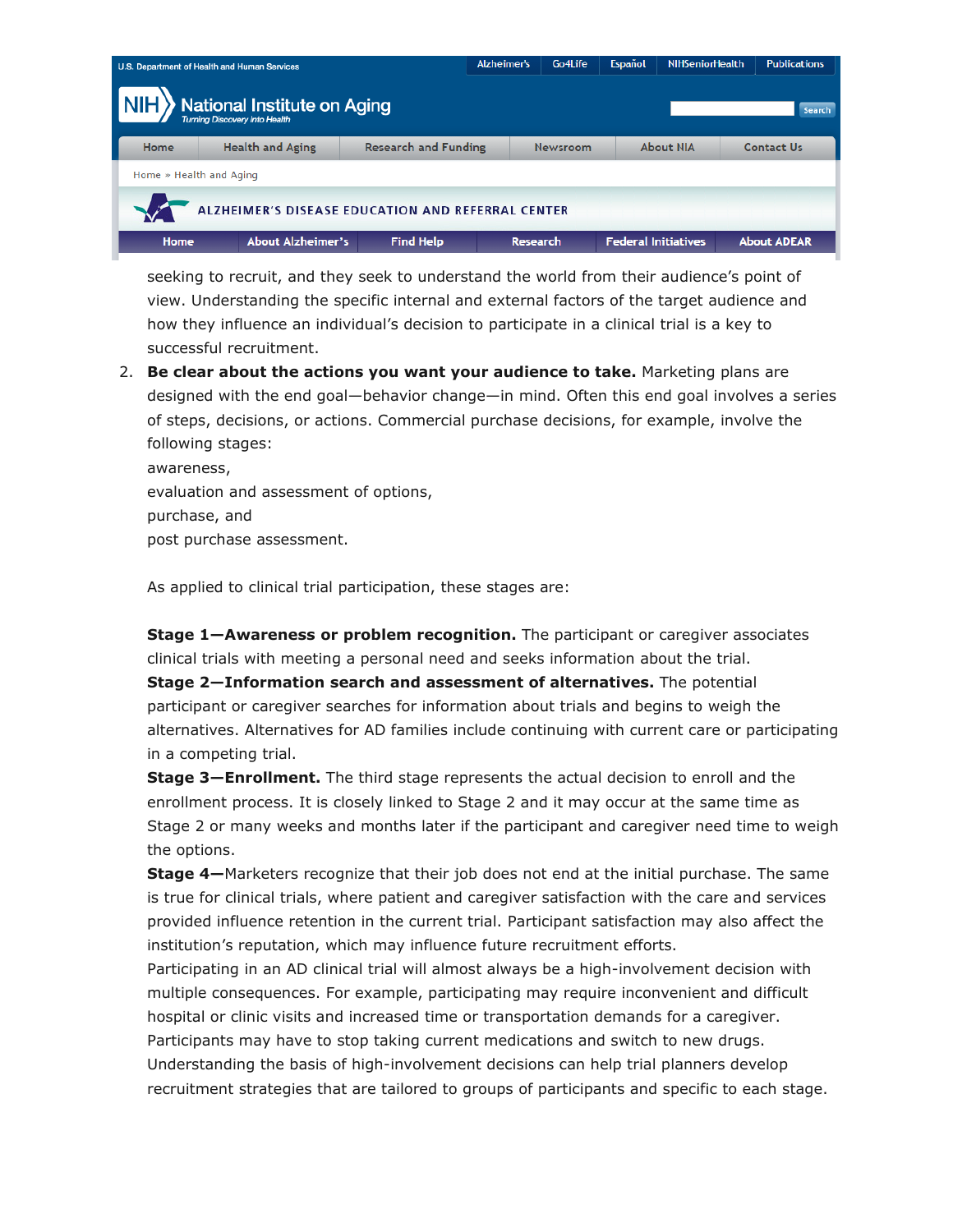| U.S. Department of Health and Human Services             |                          |                             | <b>Alzheimer's</b> | Go4Life  | Español | <b>NIHSeniorHealth</b>                | <b>Publications</b> |  |  |
|----------------------------------------------------------|--------------------------|-----------------------------|--------------------|----------|---------|---------------------------------------|---------------------|--|--|
| <b>NIH</b> National Institute on Aging<br>Search         |                          |                             |                    |          |         |                                       |                     |  |  |
| Home                                                     | <b>Health and Aging</b>  | <b>Research and Funding</b> |                    | Newsroom |         | <b>About NIA</b><br><b>Contact Us</b> |                     |  |  |
| Home » Health and Aging                                  |                          |                             |                    |          |         |                                       |                     |  |  |
| <b>ALZHEIMER'S DISEASE EDUCATION AND REFERRAL CENTER</b> |                          |                             |                    |          |         |                                       |                     |  |  |
| Home                                                     | <b>About Alzheimer's</b> | <b>Find Help</b>            | <b>Research</b>    |          |         | <b>Federal Initiatives</b>            | <b>About ADEAR</b>  |  |  |

- 3. **To succeed in getting people to do something you want them to do, you must offer them something they value in return.** In a commercial transaction an exchange of value is easy to identify—a consumer gives money in exchange for a product. Social marketers must make a special effort to design and position their service so that it provides benefits that are valued by the target audience. This is particularly true in the field of clinical trial recruitment, where although most people endorse the need for clinical trials, they remain suspicious about the safety and value of the personal care offered. Marketing efforts should stress quality of care, support for caregivers, and feelings of contributing to scientific advancements as the value participants will receive.
- 4. **Be aware of and plan for the competition.** People with AD and their caregivers can choose a clinical trial offered by an academic research institution or a research protocol offered by a drug company. Or, they can choose neither. A clinical trial must not only provide value to that individual or family—but must provide value that exceeds the value of their other available choices. For example, providing access to support services for caregivers, easing transportation barriers to getting to appointments, or having staff who speak the participants' language might tip the balance of decision-making and make participation in a trial a better alternative to other options.
- 5. **Address all elements of the "marketing mix" in developing recruitment strategies.** A successful marketing strategy will incorporate a range of tactics and approaches—known as the "marketing mix." Four sets of variables should be considered in designing clinical trial recruitment strategy:

*Product—*the composite of all the services and benefits a patient or caregiver receives in a clinical trial.

*Price—*might include costs of transportation, extra visits to doctors, procedures and tests, and other barriers to participation such as lack of knowledge about AD, skepticism, and mistrust.

**Place**—the doctor's office, clinic, or research institution the participant must visit periodically, and which includes other elements such as availability of trained staff to answer questions and provide support, accessibility, and availability of parking.

*Promotion—*activities should include:

- **•** Community networking
- Radio and newspaper advertising
- Media placements in magazines or direct mail
- Public relations efforts, such as making community presentations
- Use of patient registries to contact potential participants